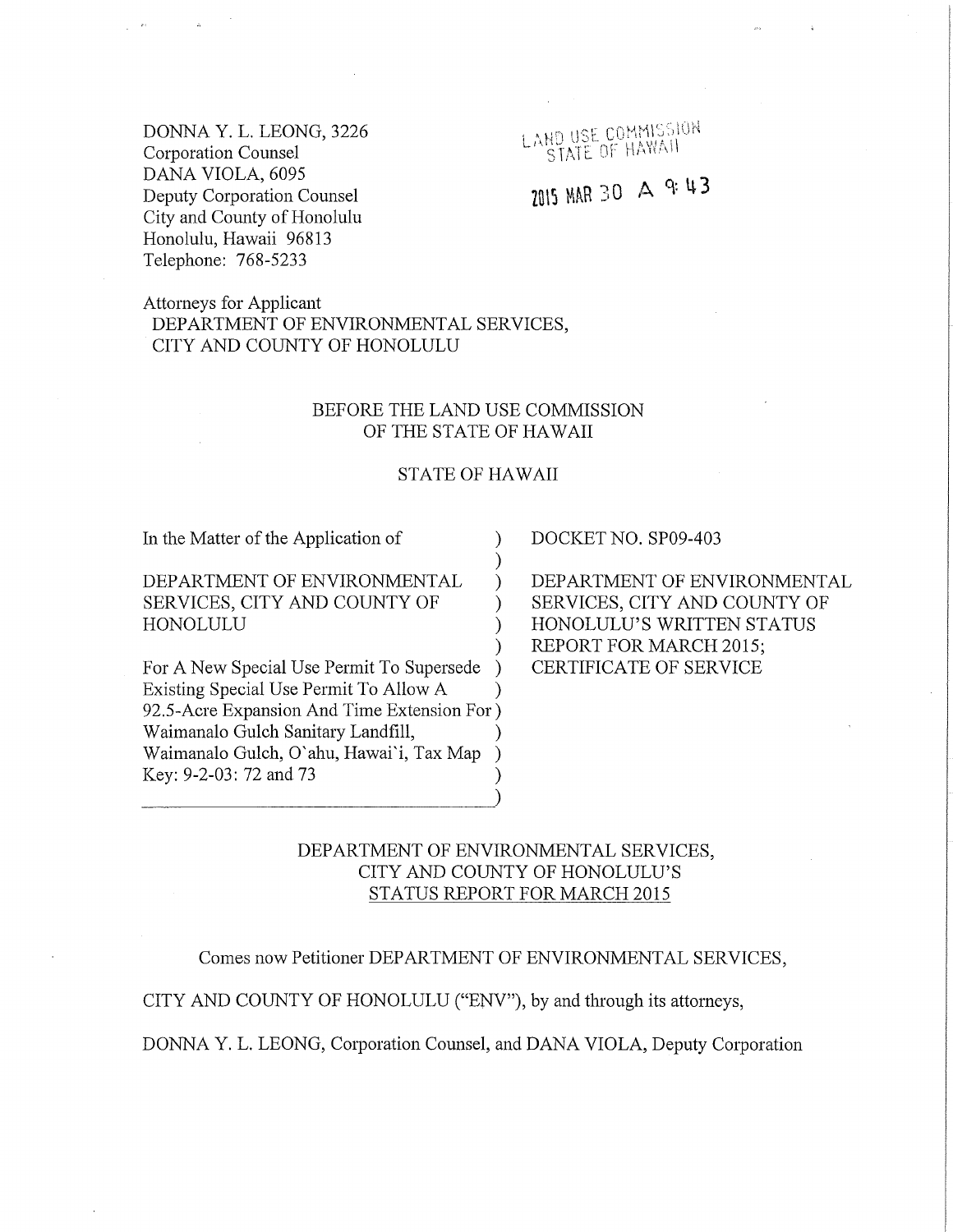Counsel, pursuant to the Land Use Commission of the State of Hawaii Order Requiring Written Status Reports, dated May 28, 2014.

ENV represents that the Managing Director, Roy Amemiya, and the committee formed to assist in facilitating communication and resolution of this matter are continuing their efforts to negotiate a joint recommendation to present to the City and County Planning Commission relating to County Special Use Permit File No. 2008/SUP-2.

DATED: Honolulu, Hawaii, March 30, 2015.

DONNA Y. L. LEONG Corporation Counsel

**By** 

DANA VIOLA Deputy Corporation Counsel Attorneys for Applicant DEPARTMENT OF ENVIRONMENTAL SERVICES, CITY AND COUNTY OF HONOLULU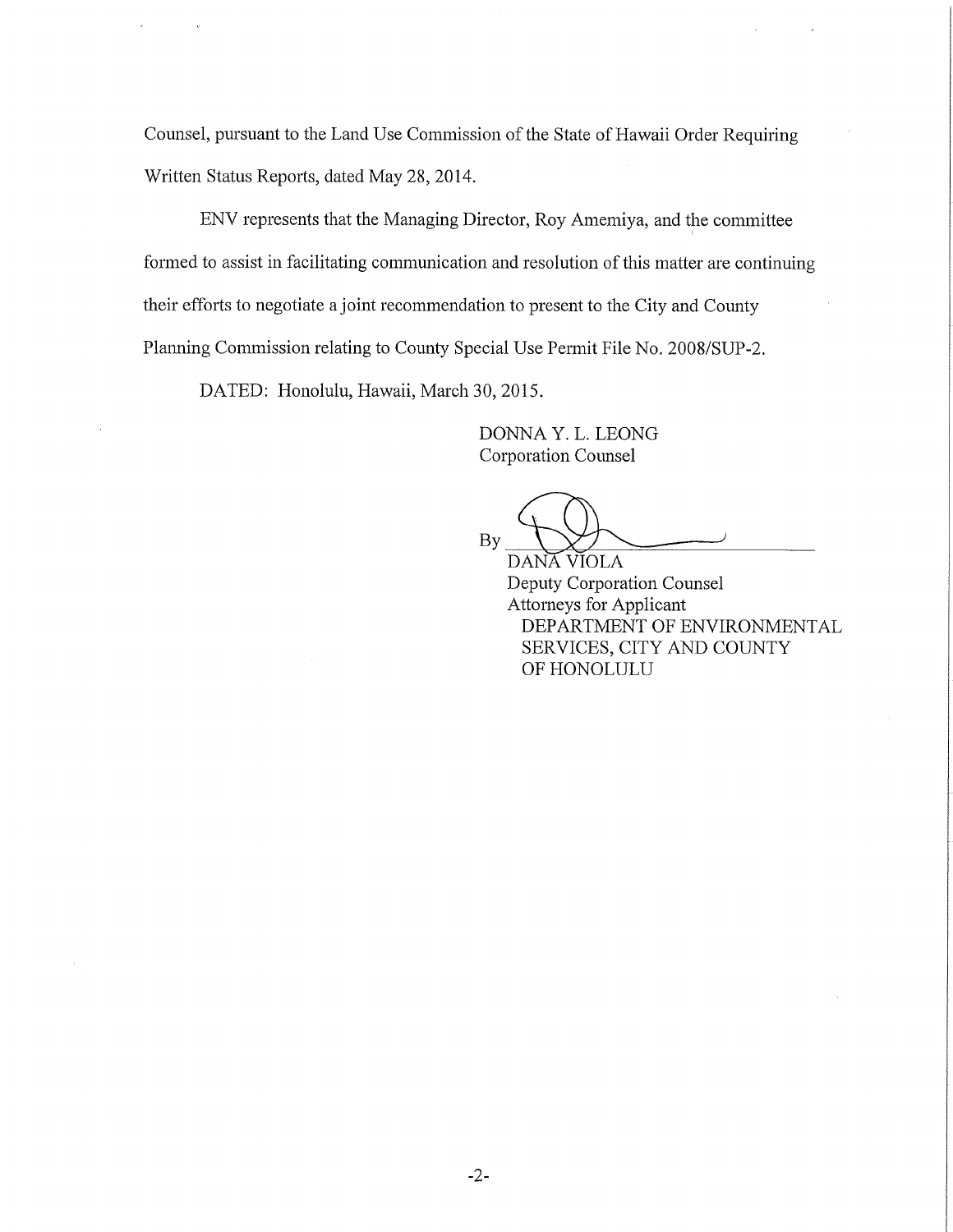## BEFORE THE LAND USE COMMISSION OF THE STATE OF HAWAII

## STATE OF HAWAII

) ) )

) ) )

In the Matter of the Application of

DEPARTMENT OF ENVIRONMENTAL SERVICES, CITY AND COUNTY OF HONOLULU

For A New Special Use Permit To Supersede Existing Special Use Permit To Allow A ) ) 92.5-Acre Expansion And Time Extension For ) Waimanalo Gulch Sanitary Landfill, ) Waimanalo Gulch, O'ahu, Hawai'i, Tax Map ) Key: 9-2-03: 72 and 73 )

DOCKET NO. SP09-403

CERTIFICATE OF SERVICE

## CERTIFICATE OF SERVICE

## I HEREBY CERTIFY THAT A COPY OF THE DEPARTMENT OF

## ENVIRONMENTAL SERVICES, CITY AND COUNTY OF HONOLULU'S

#### WRITTEN STATUS REPORT FOR MARCH 2015 was duly served by either hand-

delivery or U. S. Mail, postage prepaid, by certified mail, return receipt requested, to the

following on the date below, addressed as follows:

|                                                                                                      | Delivery | Mail |
|------------------------------------------------------------------------------------------------------|----------|------|
| Leo Asuncion, Acting Director<br>Office of Planning<br>P. O. Box 2359<br>Honolulu, Hawaii 96804-2359 | Х        |      |
| Brian Yee, Esq.<br>Deputy Attorney General<br>Hale Auhau, Third Floor                                |          |      |
| 425 Queen Street<br>Honolulu, Hawaii 96813                                                           |          |      |